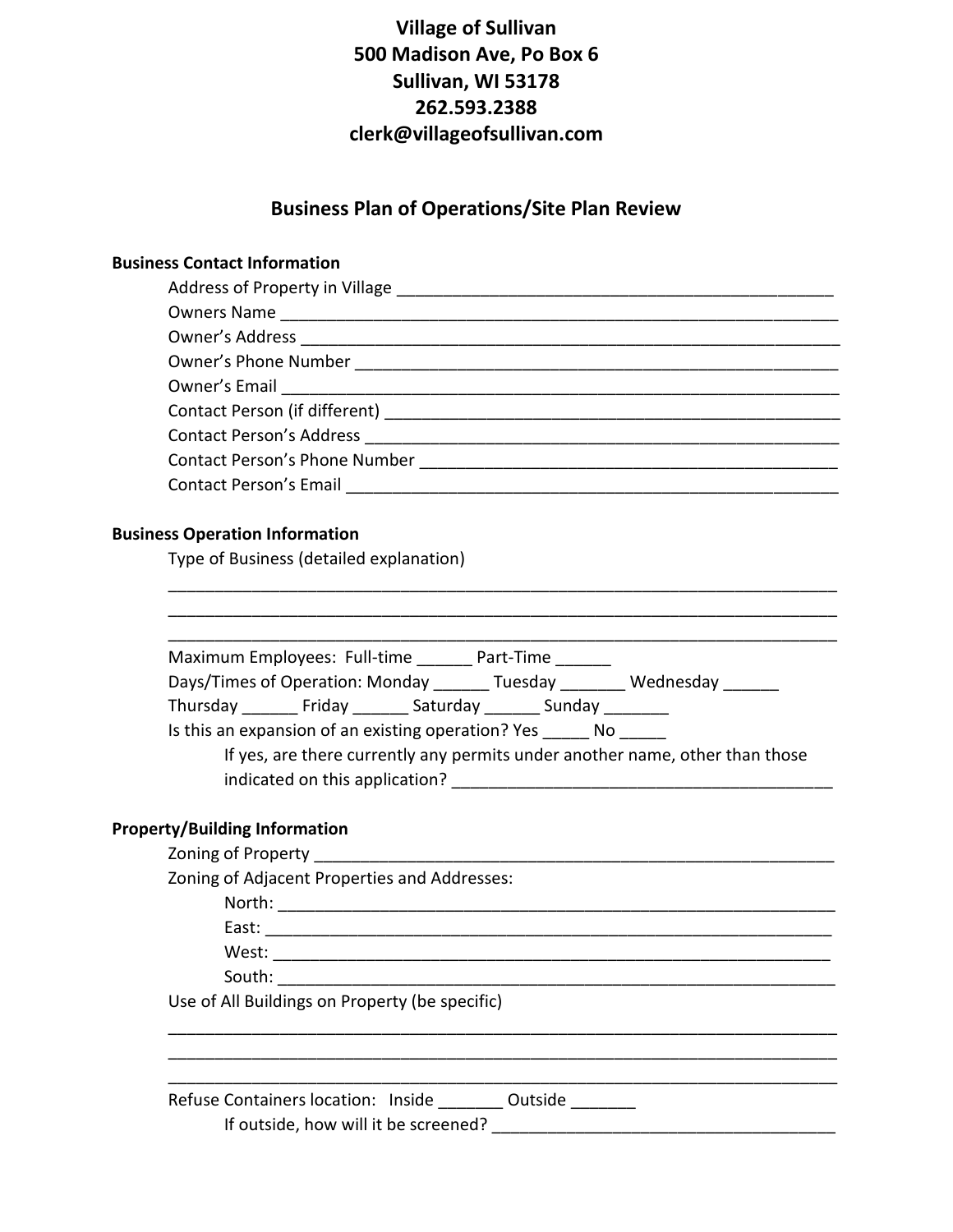| Outside Storage On-Site: Yes No                                                          |
|------------------------------------------------------------------------------------------|
|                                                                                          |
|                                                                                          |
| Will it be screened from public view? Yes No                                             |
| Parking:                                                                                 |
|                                                                                          |
|                                                                                          |
| Parking lot construction: Paved ______ Gravel ______ Grass                               |
| Is employee parking included in spaces available? Yes _____ No ____                      |
| Type of screening, if any: Fencing ____ Plants/Trees _____                               |
| Outdoor Lighting: Yes _______ No ______                                                  |
|                                                                                          |
| Location of each light:                                                                  |
|                                                                                          |
|                                                                                          |
| Signs: (additional permit may be needed) (provide a picture of sign)                     |
| Type: Free Standing ______ Attached to building _____ Lighted ____                       |
| Mobile ______ Single Faced _____ Double Faced ____                                       |
|                                                                                          |
|                                                                                          |
|                                                                                          |
| Deck or Patio Planned?: Yes______ No______                                               |
| If yes, what type? Wood Deck________ Concrete Patio_______ Other____________             |
|                                                                                          |
|                                                                                          |
|                                                                                          |
| Is there a need for any special type of security fence?: Yes_____ No_____                |
| If yes, how many? _________________ What Type? _________________________________         |
| <b>Miscellaneous Information</b>                                                         |
| Will there be any food service or vending machines? Yes No                               |
| Will there be any game machines? Yes _____ No ____ If yes, how many? _________           |
|                                                                                          |
| Will there be any type of music? Yes _______ No                                          |
| If yes, what type? Pre-recorded (jukebox) ______ Live bands ______                       |
|                                                                                          |
| Will there be any sale of alcohol? Yes No                                                |
| Do you think there will be any problems such as order, smoke, noise, light, or vibration |
| resulting from the business operations? Yes _______ No _____                             |
|                                                                                          |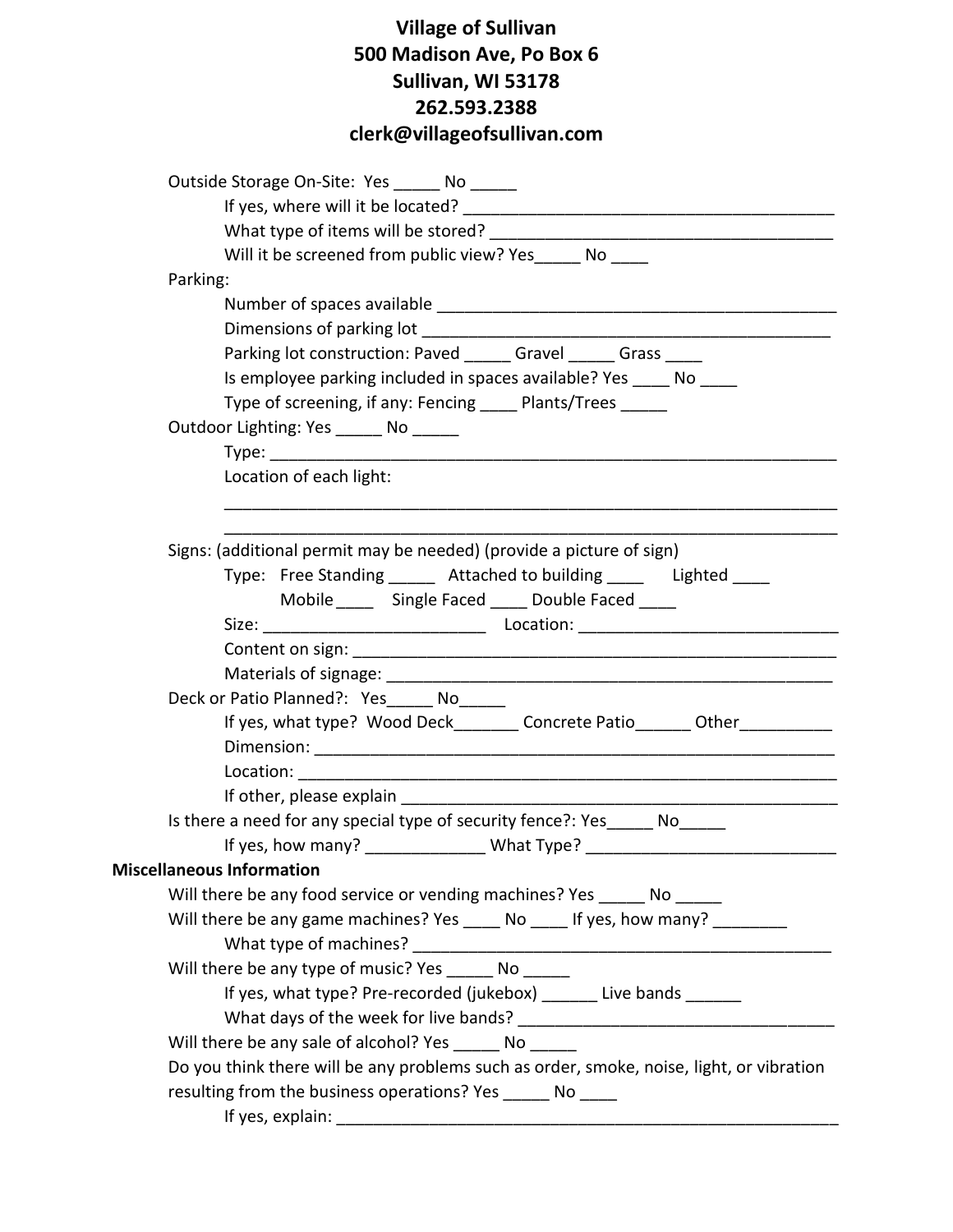What type of sanitary facilities are to be installed for business operations, if necessary? \_\_\_\_\_\_\_\_\_\_\_\_\_\_\_\_\_\_\_\_\_\_\_\_\_\_\_\_\_\_\_\_\_\_\_\_\_\_\_\_\_\_\_\_\_\_\_\_\_\_\_\_\_\_\_\_\_\_\_\_\_\_\_\_\_\_\_\_\_\_\_\_

\_\_\_\_\_\_\_\_\_\_\_\_\_\_\_\_\_\_\_\_\_\_\_\_\_\_\_\_\_\_\_\_\_\_\_\_\_\_\_\_\_\_\_\_\_\_\_\_\_\_\_\_\_\_\_\_\_\_\_\_\_\_\_\_\_\_\_\_\_\_\_\_

Surface water drainage facilities (describe and include on site plan, if required)

Did Wisconsin Department of Commerce approve the building plans? (If required) Yes No N/A Is a highway access permit needed from the State, County, or Village? Yes \_\_\_ No If yes, has a permit been issued? Yes No Date of approval by the Jefferson County Health Department for the existing septic system (if required):

#### **Remember to include the following with your application:**

\_\_\_Copy of Driver's License

Lite Plan to include dimensions of all buildings, parking areas, location of well & septic (if there is one), sign locations

Pictures of proposed signs

Any fees (Plan Commission Meeting \$150.00)

You may submit your application by mail or email to the Village Clerk.

\_\_\_\_\_\_\_\_\_\_\_\_\_\_\_\_\_\_\_\_\_\_\_\_\_\_\_\_\_\_\_\_ \_\_\_\_\_\_\_\_\_\_\_\_\_\_\_\_

Applicant's Signature Date

**Note:** There may be charges associated with this application. Applications will be reviewed by WI Inspection Agency. If there is any need for the Village engineer or attorney to review the application the cost will be invoiced to the applicant for the company's hourly rate.